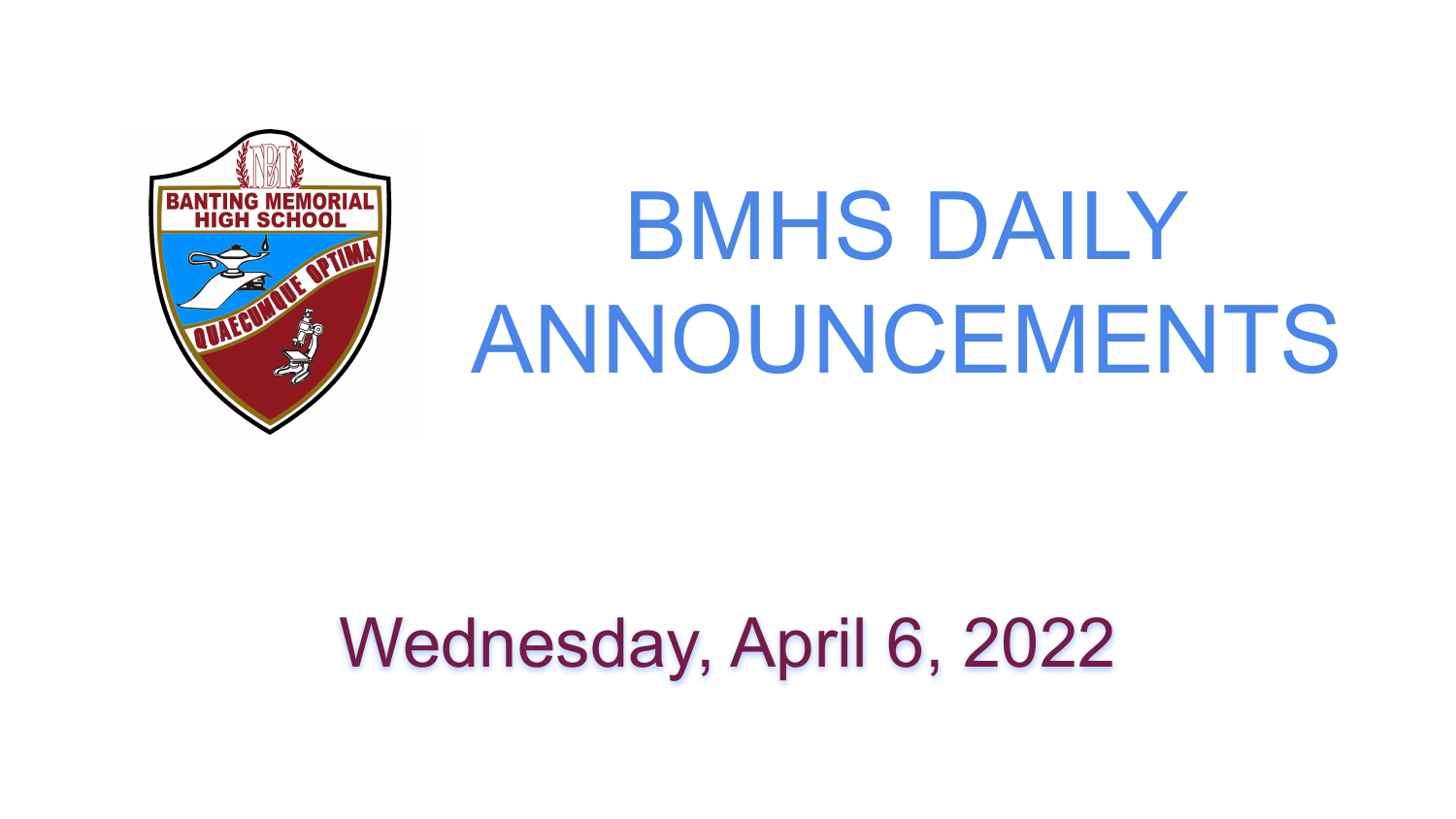### JOIN YOUR GOOGLE CLASSROOM





Every student should join their graduating class' Google Classroom to stay up to date with grade specific announcements!

Grade 9 Class of 2025 - 7fdotgt

Grade 10 Class of 2024 - pqn6r6b

Google Classroom

Grade 11 Class of 2023 - xmntytr

Grade 12 Class of 2022 - 5kuzhmr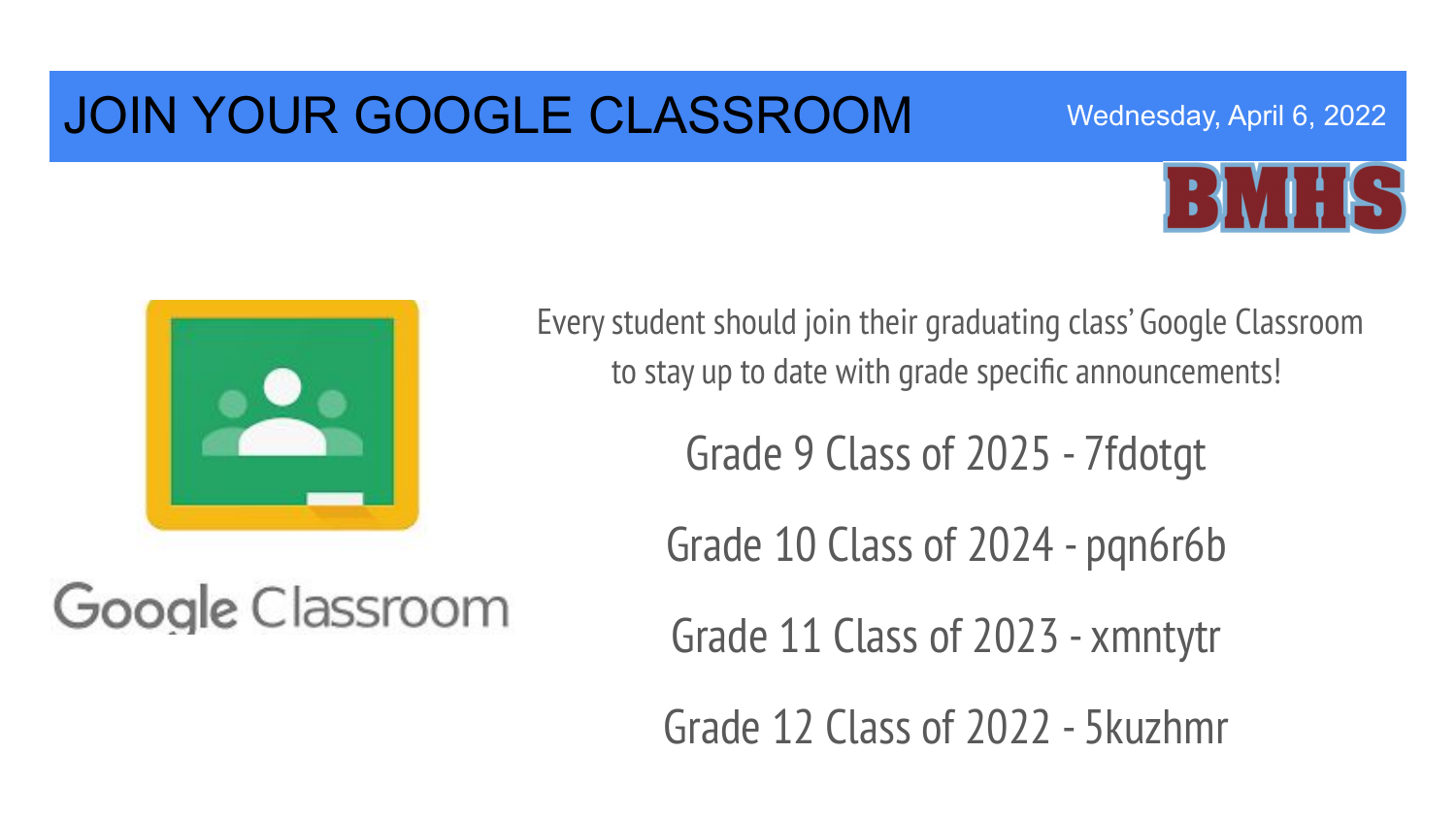### DAILY SELF-SCREENING Wednesday, April 6, 2022 **Ontario** Ministry of Health | Ministry of Education **COVID-19 screening tool** for schools and child care settings **Version 4.6: March 21, 2022**

Reminder that all students must complete and pass the daily COVID-19 self-screening tool each day, prior to attending in-person learning.

Students will be asked, upon arrival at school, to confirm that it has been completed. QR Codes will also be posted outside the entrances to the school building.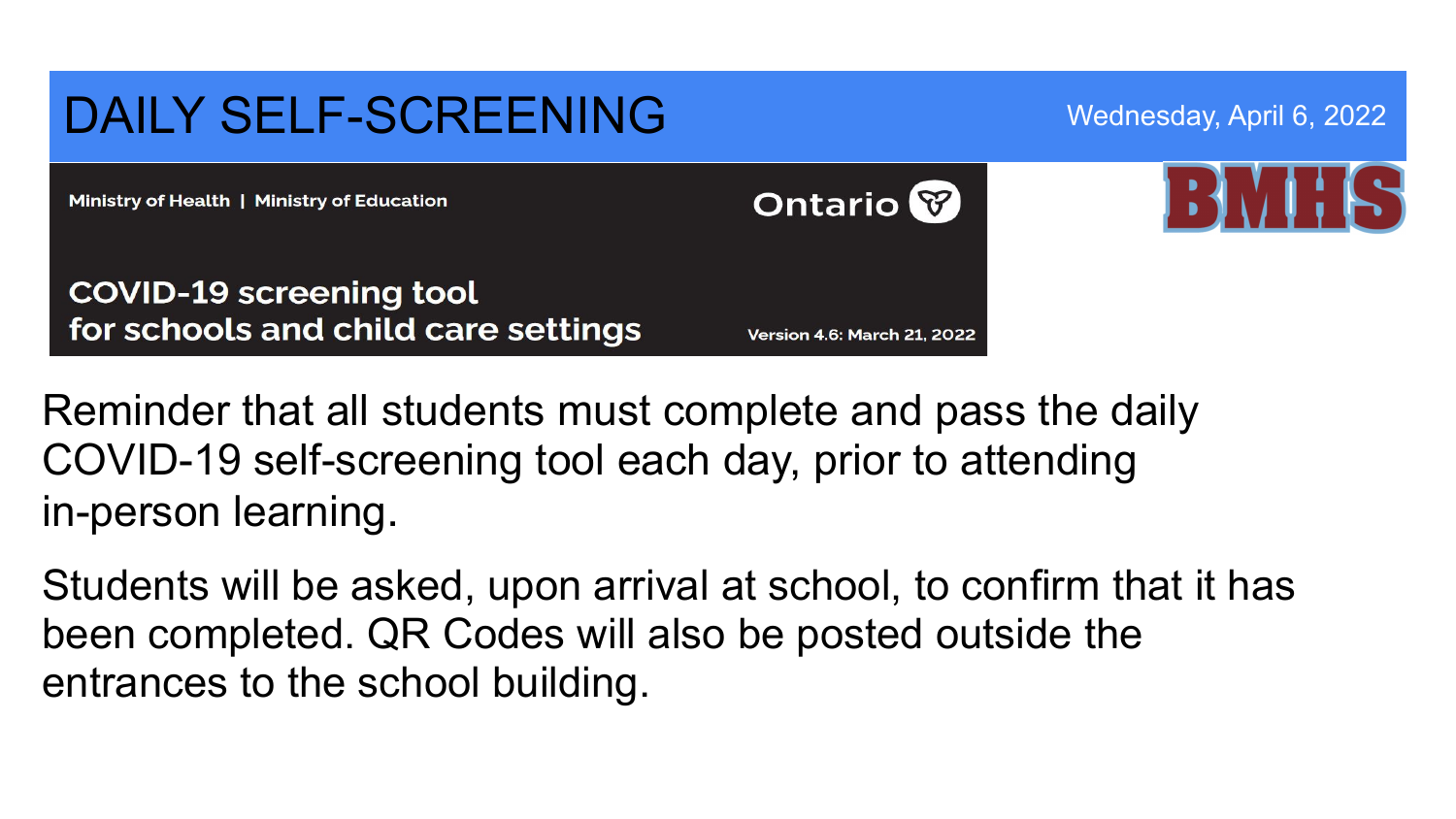### WELLNESS CLUB Wednesday, April 6, 2022

Want to win a cookie? This week's wellness challenge will be "Match your Initials"! Juniors students - Find a senior with the same first initial. Senior students – Find a junior with the same first initial. To get your free cookie, both Senior and Junior student come together to the front of the school outside TODAY at lunch and meet the wellness team.

Only the first 100 pairs of students get a cookie – so make sure to get outside fast! Good luck!



Photo credit:pngkit.com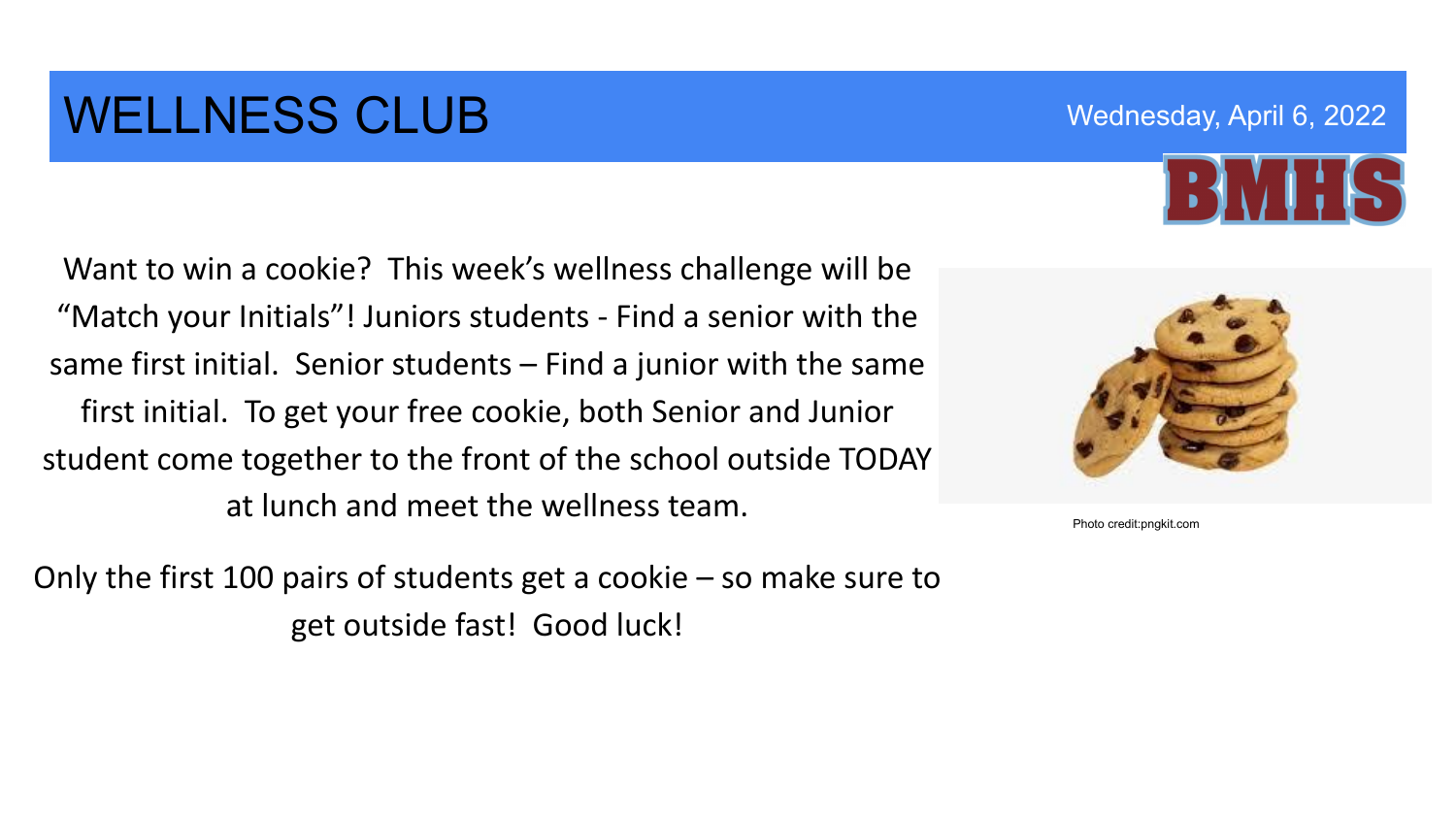# DELF CLUB Wednesday, April 6, 2022



DELF club will be meeting again this Thursday at lunch. We will be starting practice for listening comprehension question as well as taking our group picture for the yearbook.

Please see Mr. Griese or Mlle. Ubbens if you have any questions or for more information.



Photo credit:sjb.hwcdsb.ca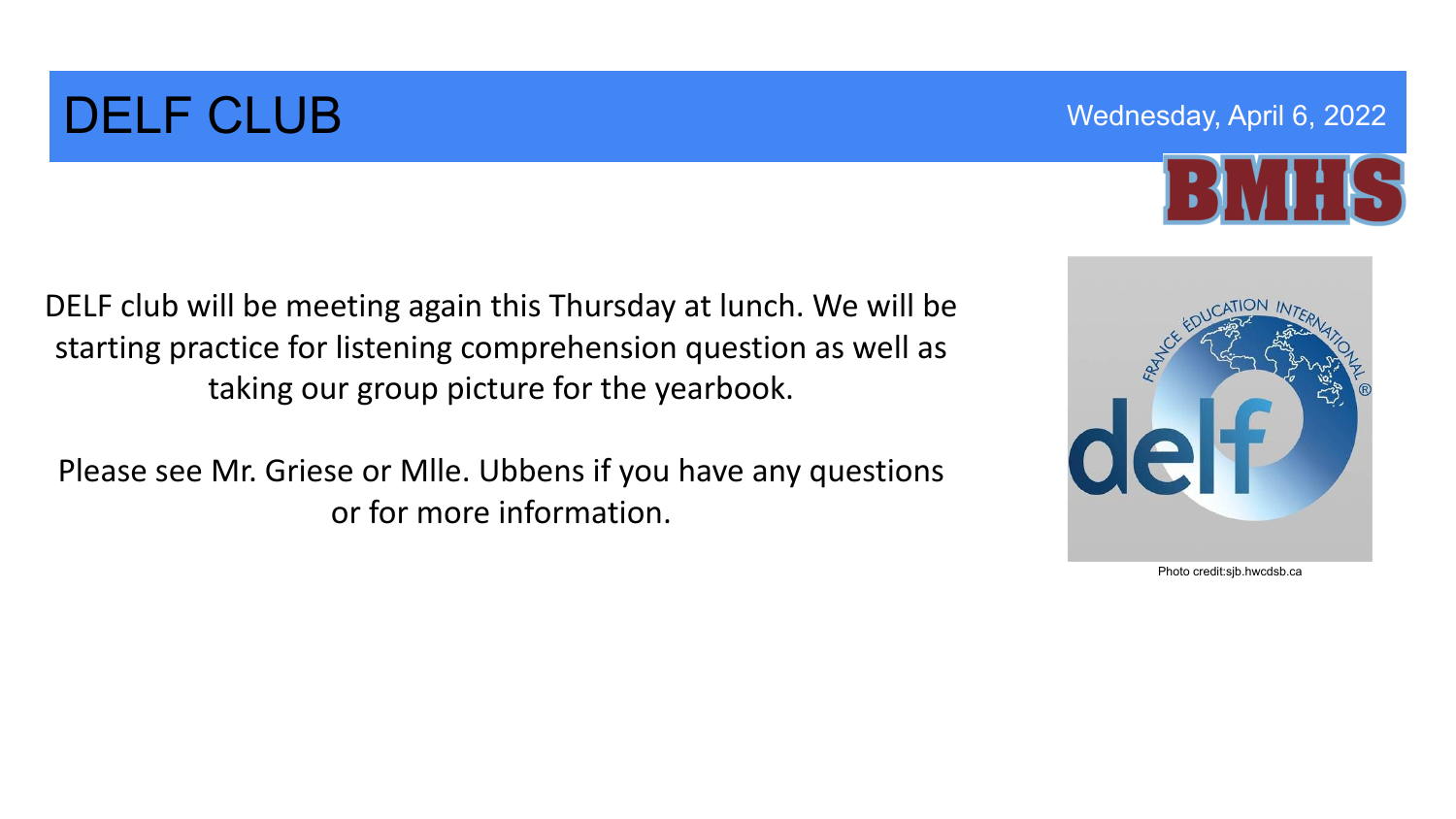### LANGUAGE DIVERSITY Wednesday, April 6, 2022

Any students who speak Anishinabek, Arabic, Azerbaijani, Dari, Gujarati, Macedonian or Malay please come to the career centre today at lunch.



Photo credit:myhuron.com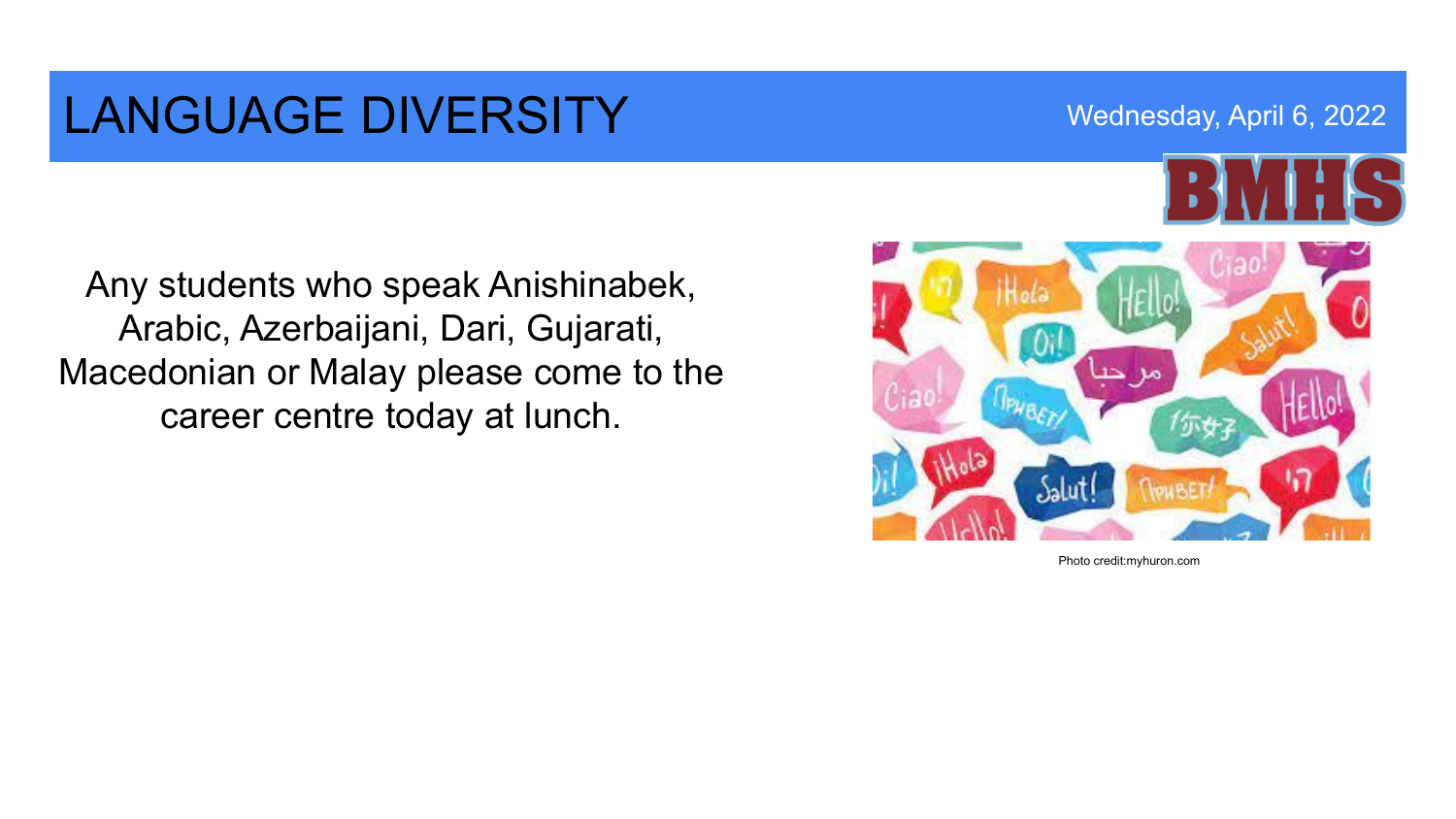### **TRACK AND FIELD** Wednesday, April 6, 2022



Attention all track and field athletes. Today's practice will take place after school. We will meet on the main field at 2:30.



Photo credit:pinterest.com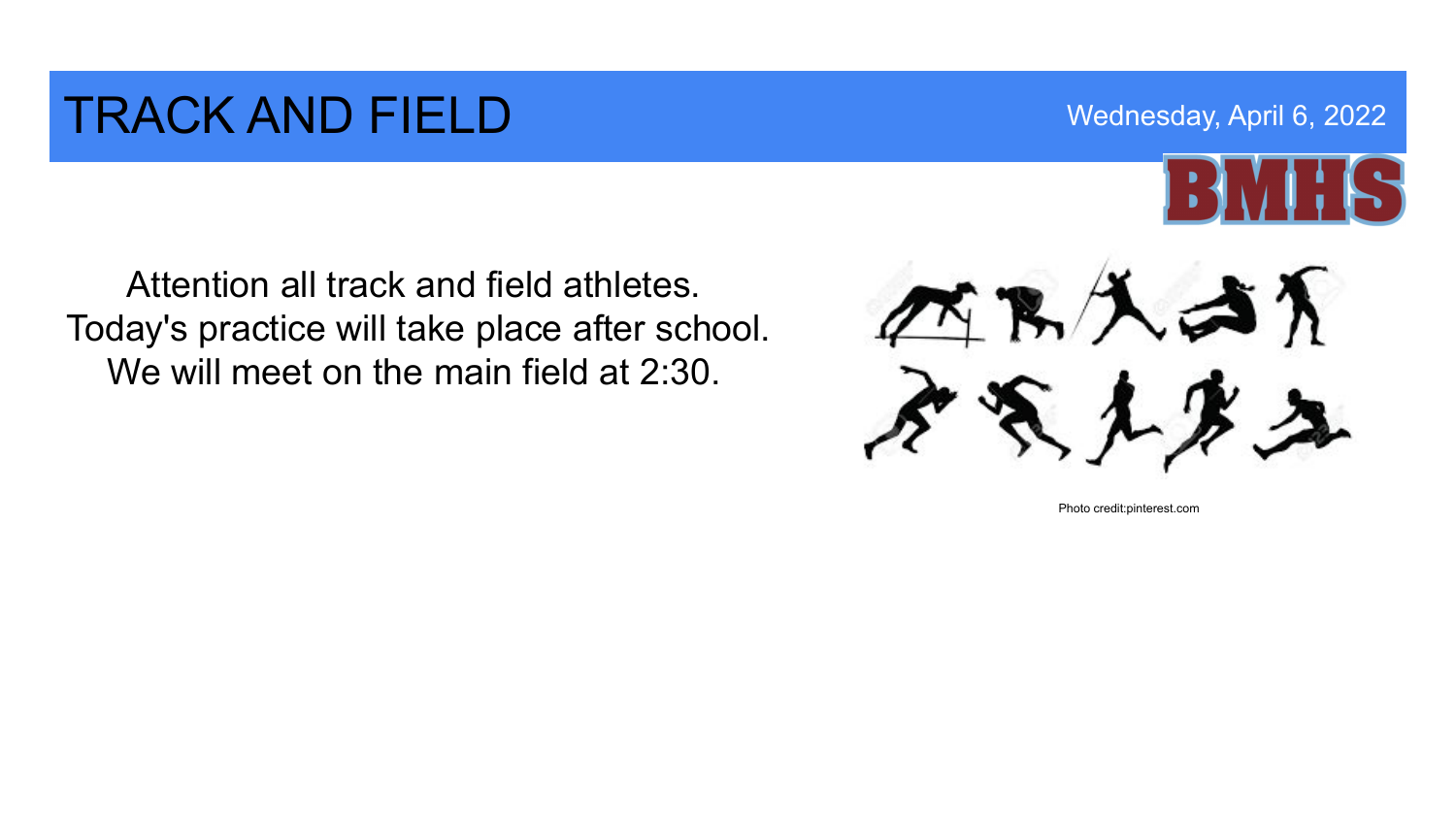### **BOYS HOCKEY** Wednesday, April 6, 2022



*The Boys Hockey Team will be facing off in the Simcoe County Semi Finals against Eastview HS at the Sadlon Centre at 2:30 on Wednesday. Good luck Marauders!* 



photocredit:nicepng.com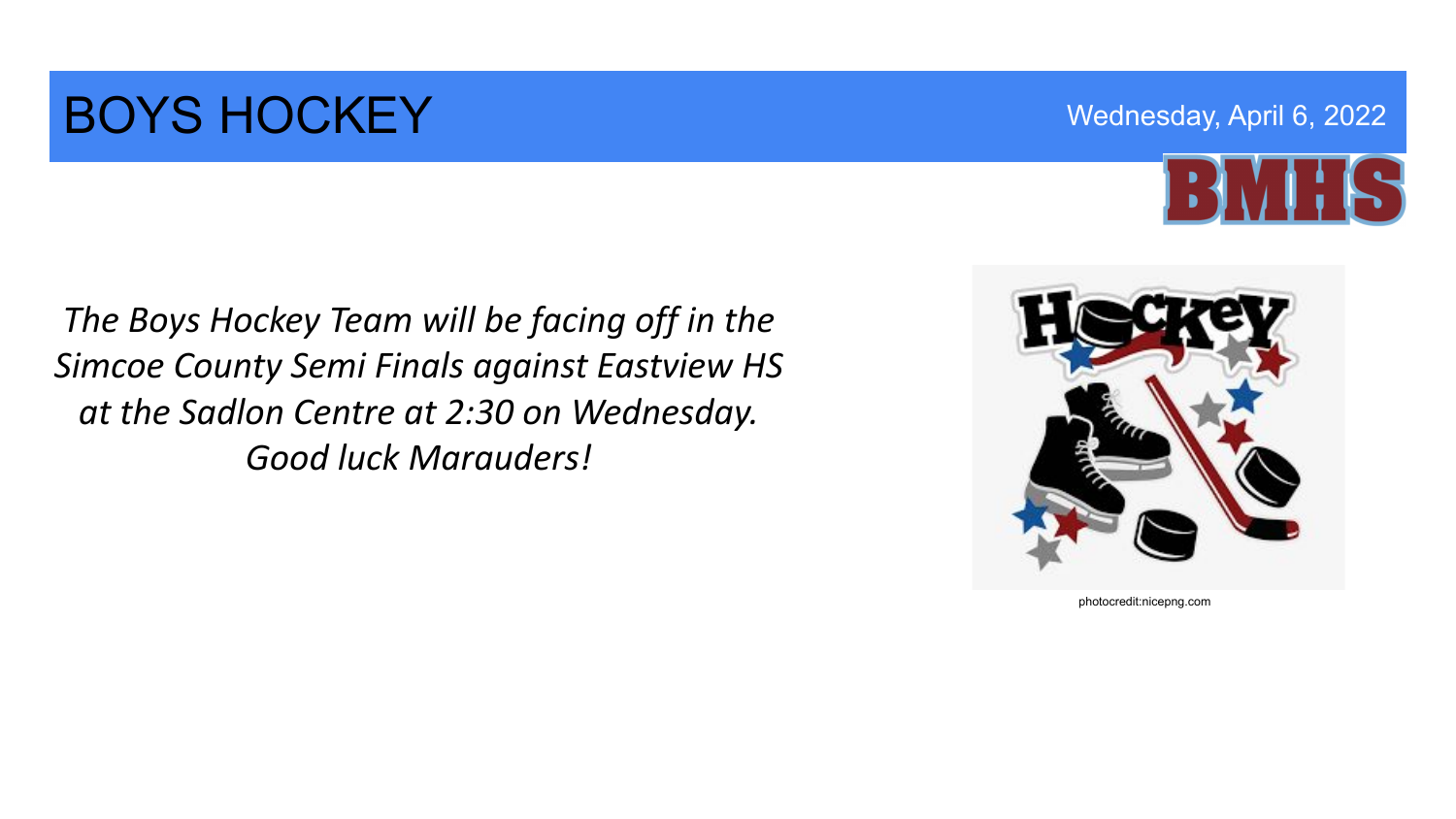### RELAY FOR LIFE WEDGE Wednesday, April 6, 2022

June 9th is **Relay for life**! We hope to see everyone there to spread awareness for cancer research. You can sign up using the QR- code outside of the main gym or in your classroom! Please contact Ms. Mitchell and the Leadership class for any further questions.



Photo credit:pinterest.com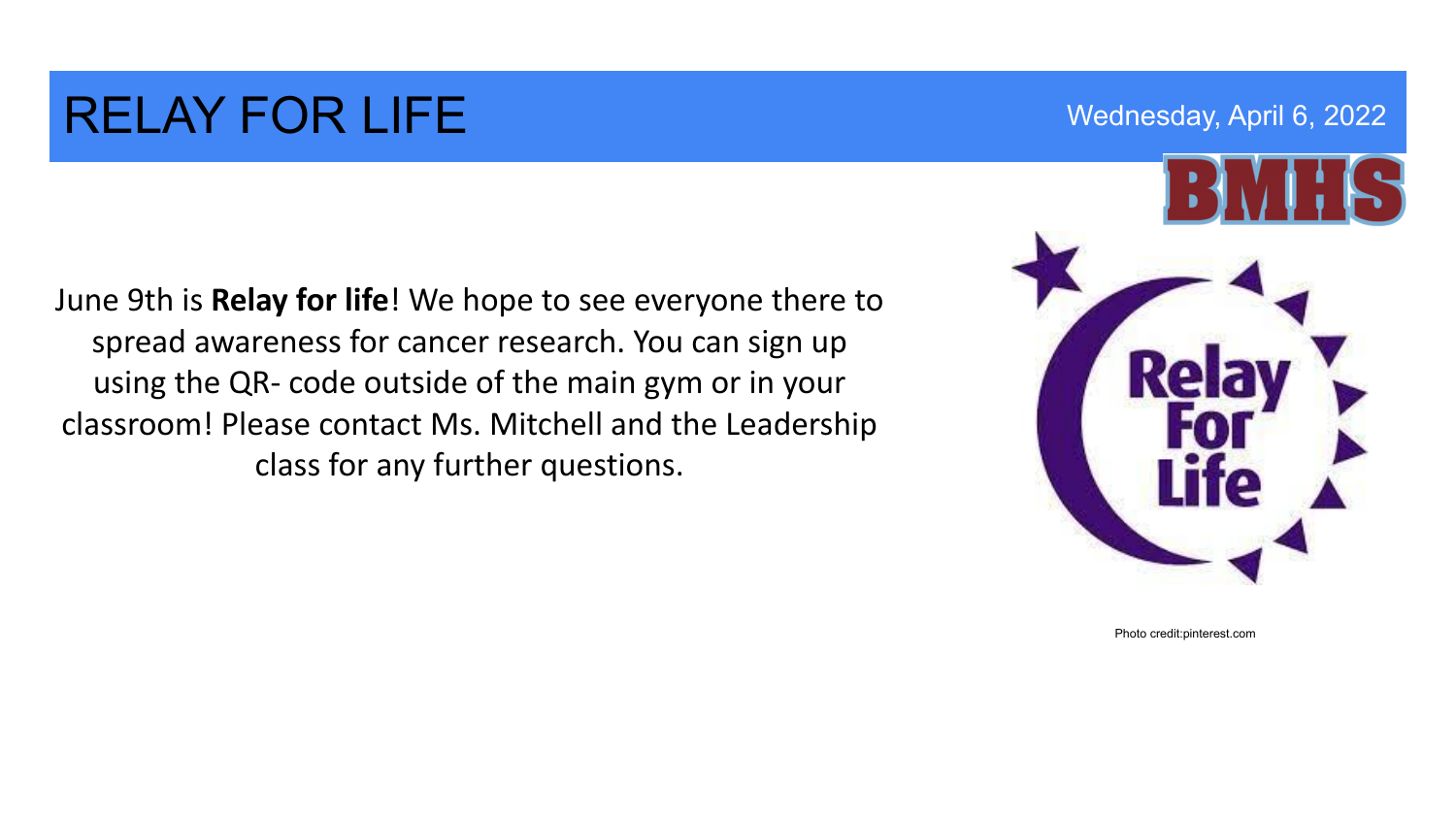# CURLING TEAM Wednesday, April 6, 2022

The Girl's and Boy's Curling Teams played in the Simcoe County Finals Tournament yesterday.

The Girl's fought hard and earned second place.

The boys had a couple of fiercely contested games but were able to pull out the dubs and bring home the championship!!!

Congratulations curlers!

CanStockPhoto.com



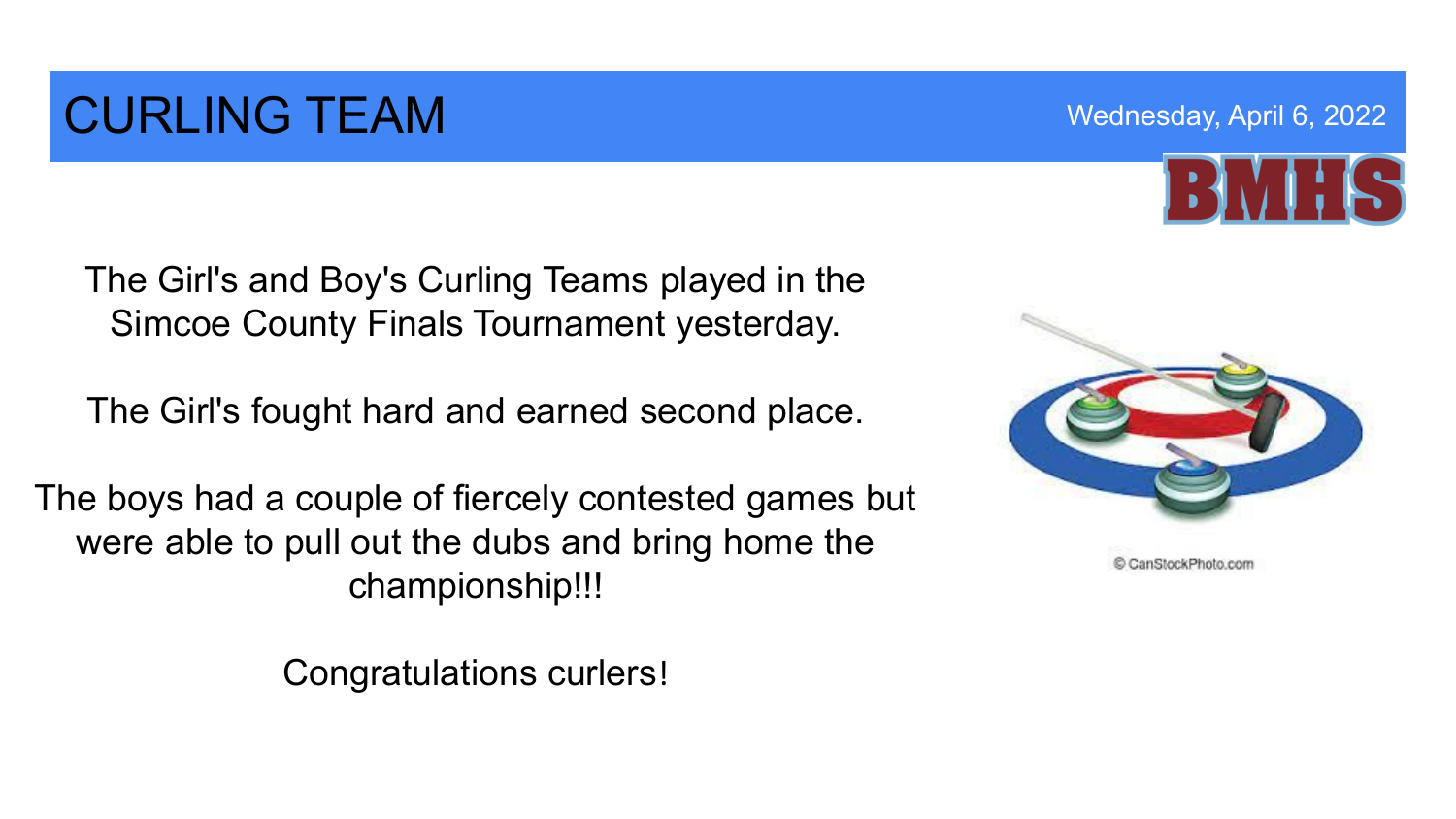### **BSA** Wednesday, April 6, 2022



You are all welcomed to bring your lunch and come to room 167 this Friday at 11 for BSA. Come on out for some good music and conversation. We hope to see you there. Be sure to bring a friend.

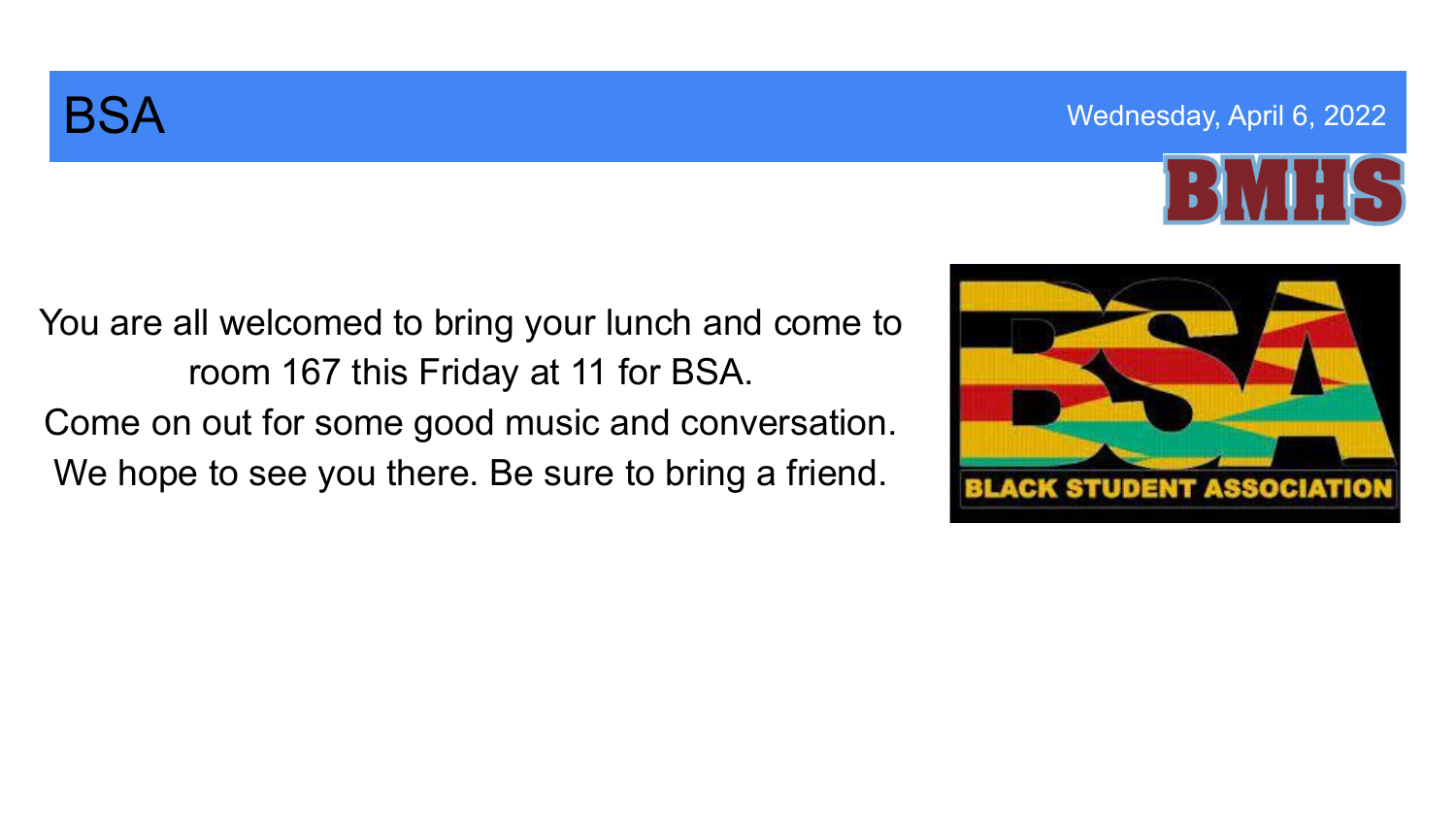# **GIRLS SOCCER** Wednesday, April 6, 2022

For all players trying out for both the senior and junior girls' soccer teams, tryouts will resume today.

They will take place in the double gym from 2:45 to 4:30pm. Students who are trying out for the first time today are required to show their STUDENT CARD WITH the STICKER on the back to participate. Students will NOT be able to tryout if they did not pay their student activity fee.

 Please see Mr. Andrez if you cannot attend or if you have any questions or concerns.



Photo credit:pngitem.com

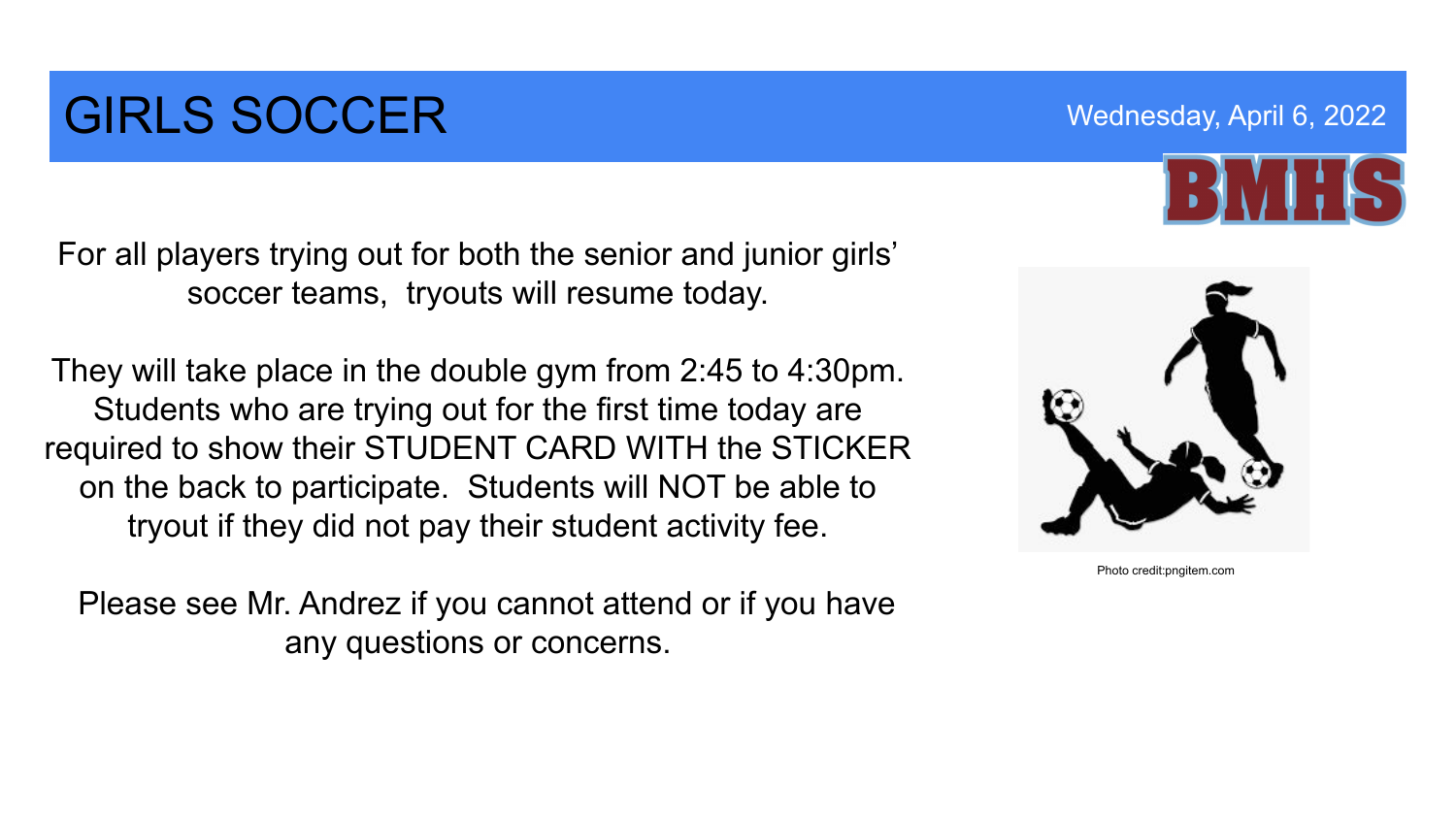### DANCE TEAM Wednesday, April 6, 2022

Dance team will meet for lyrical this Thursday at 11am. Attendance is mandatory!



Photo credit:clipart-library.com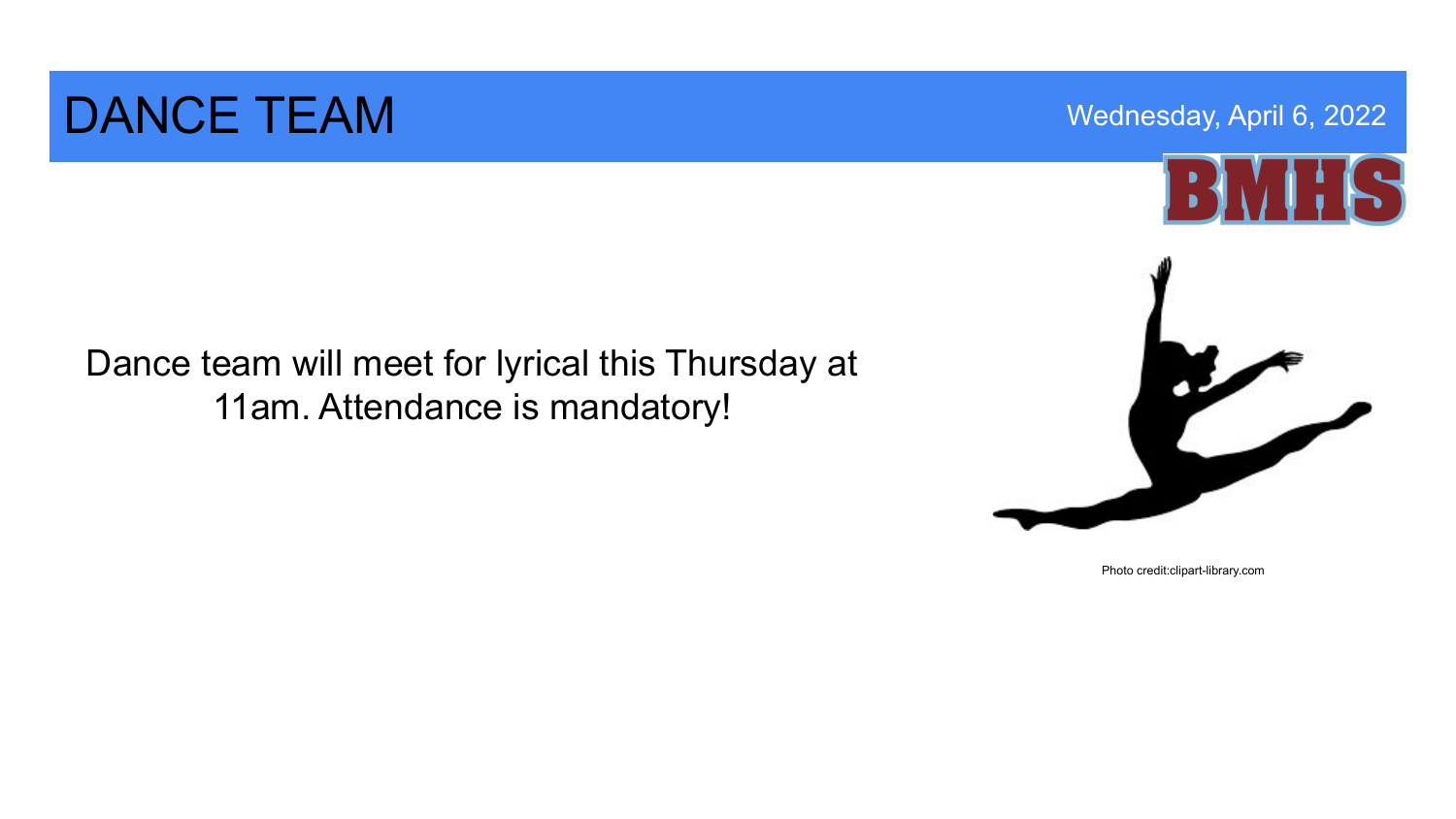### CULTURAL DIVERSITY FASHION SHOW Wednesday, April 6, 2022

Let's celebrate our threads, our dreads, our scarves, our skirts, our shirts, our colours, our beads. Let's celebrate our cultural heritage together. This spring, the Equity Team is proud to announce Banting's first Cultural Diversity Fashion Show! If you or any of your friends are interested in participating, please follow the QR code on our posters around school or visit Room 138 or 216.



Photo credit:everbrite.com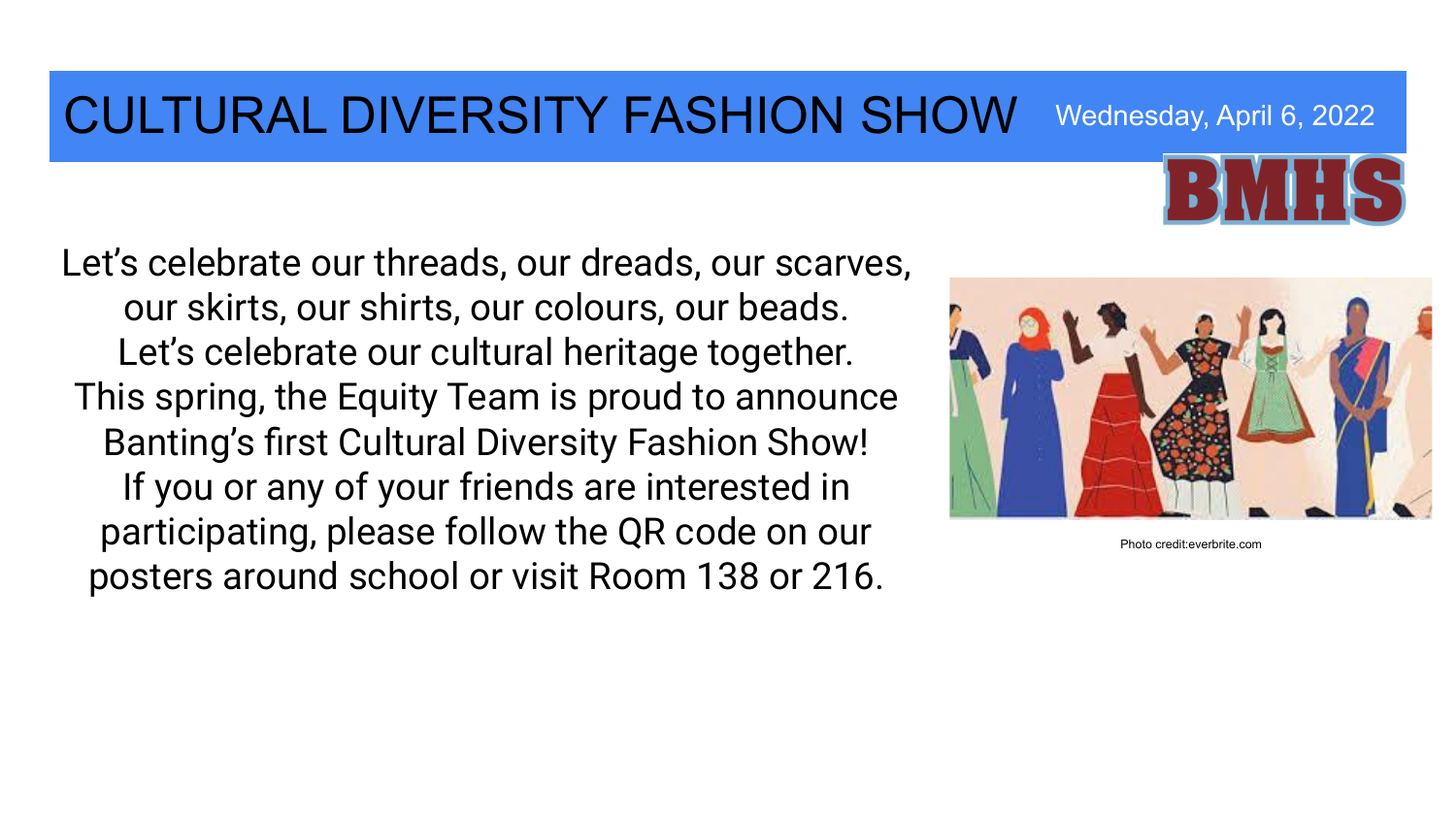### **FUNDRAISER** Wednesday, April 6, 2022



Hey Banting, got any old books you don't read and want to help fundraise for the life skills prom? Bring in all your old books and drop them in the box at the front of the library.



Photo credit:cliparts.zone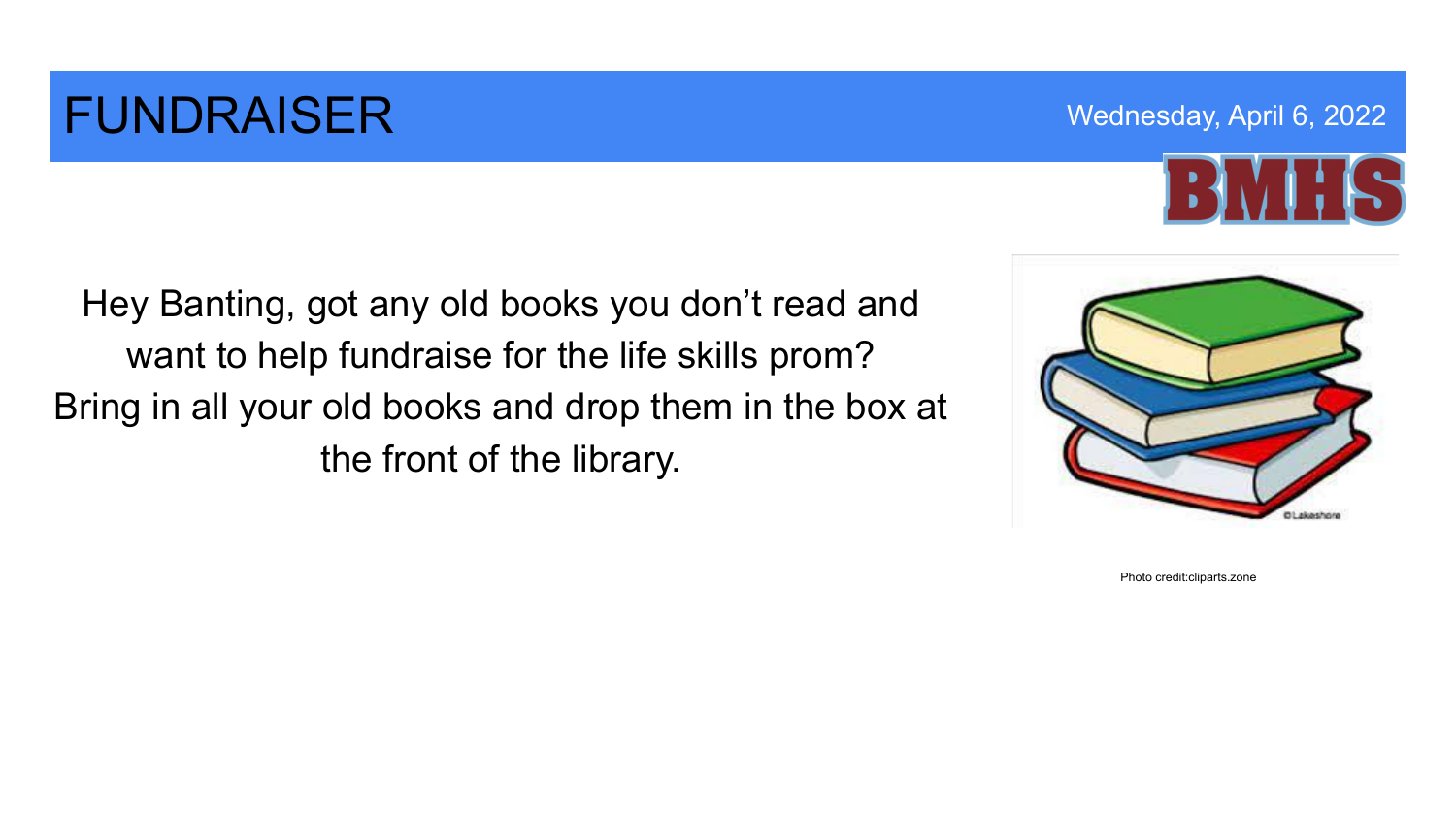# ACTIVE APRIL WEDGET AND ACTIVE APRIL